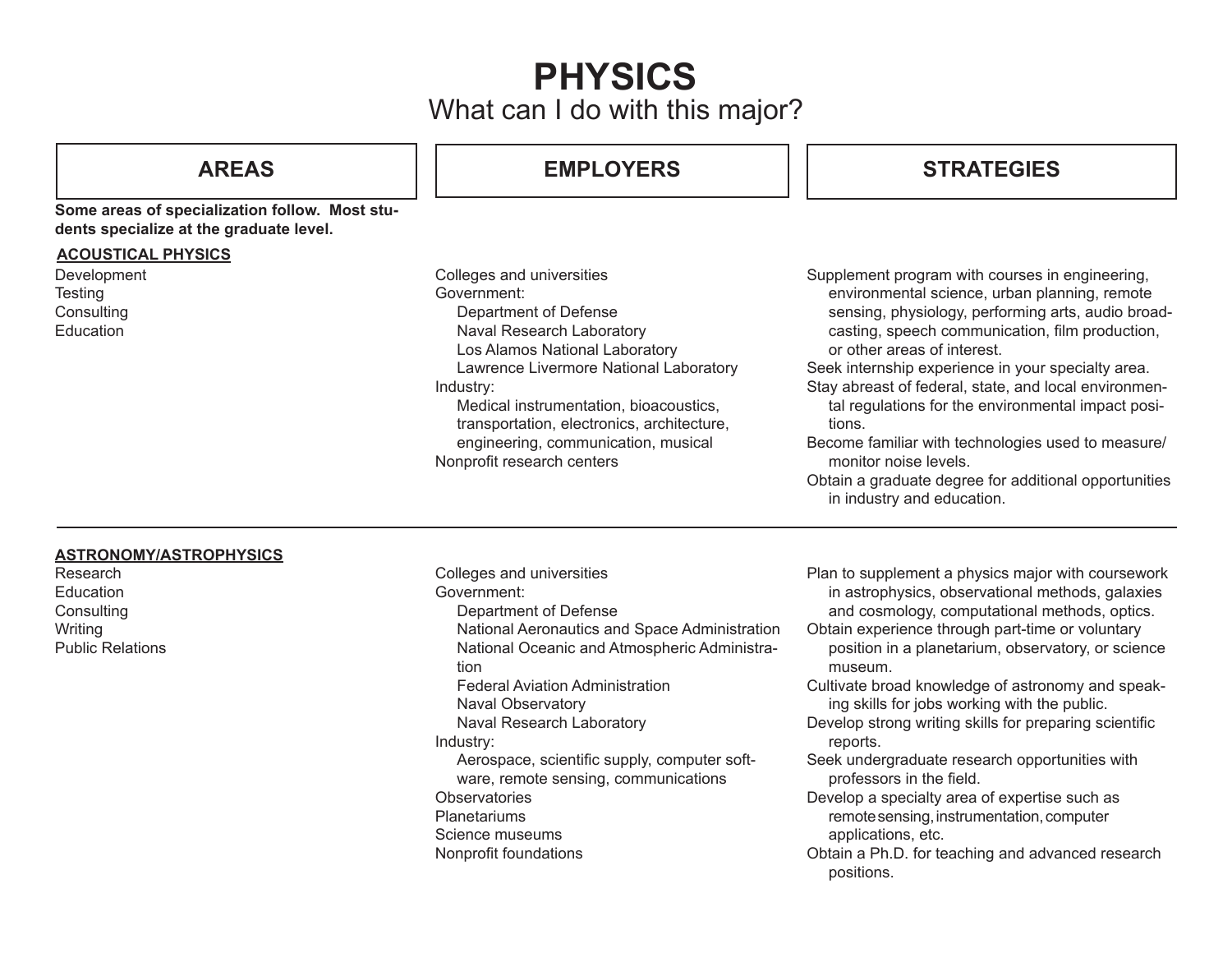| (Physics, Page 2)                                          |                                                                                                                                                                                                                                                                                            |                                                                                                                                                                                                                                                                                                                                                                                                                                                                                                                                                                                                                                                                                                                               |  |  |  |
|------------------------------------------------------------|--------------------------------------------------------------------------------------------------------------------------------------------------------------------------------------------------------------------------------------------------------------------------------------------|-------------------------------------------------------------------------------------------------------------------------------------------------------------------------------------------------------------------------------------------------------------------------------------------------------------------------------------------------------------------------------------------------------------------------------------------------------------------------------------------------------------------------------------------------------------------------------------------------------------------------------------------------------------------------------------------------------------------------------|--|--|--|
| <b>AREAS</b>                                               | <b>EMPLOYERS</b>                                                                                                                                                                                                                                                                           | <b>STRATEGIES</b>                                                                                                                                                                                                                                                                                                                                                                                                                                                                                                                                                                                                                                                                                                             |  |  |  |
| <b>BIOPHYSICS</b><br>Research<br>Development<br>Consulting | Colleges and universities<br>Government:<br>National Institutes of Health<br>Department of Energy<br>Industry:<br>Biotechnology, medical equipment, environmen-<br>tal, pharmaceuticals, food science, toxicology<br>Nonprofit research centers<br>Medical and dental schools<br>Hospitals | Biophysics is considered an interdisciplinary field<br>at the undergraduate level; most students pre-<br>pare to enter by majoring in physics, chemistry,<br>or mathematics with supplementary courses in<br>biology or by majoring in biology, biochemistry<br>or molecular biology with supplementary courses<br>in chemistry, physics, and mathematics.<br>Plan to specialize in an area such as experimen-<br>tal biophysics or computational biophysics and<br>choose courses accordingly.<br>Seek research experience through work with a<br>professor or internships.<br>Earn a bachelor's degree for most technician posi-<br>tions.<br>Obtain advanced degree for higher-level positions in<br>industry or academia. |  |  |  |

### **CHEMICAL PHYSICS**

Research Development Consulting

Colleges and universities Government: Department of Energy National Institute of Standards and Technology National Institutes of Health Industry: Biotechnology, chemical, electronics, petroleum, pharmaceutical

- Pursue a physics, chemistry, or related major (i.e., engineering or mathematics) for preparation in this interdisciplinary field.
- Seek undergraduate research experience to develop laboratory and computer skills.
- Gain experience in physics and chemistry fields, as most researchers practice in both over the
	- course of a career.
- Become familiar with the various forms of spectroscopy.
- Obtain advanced degree for more opportunities in industry, research, or education.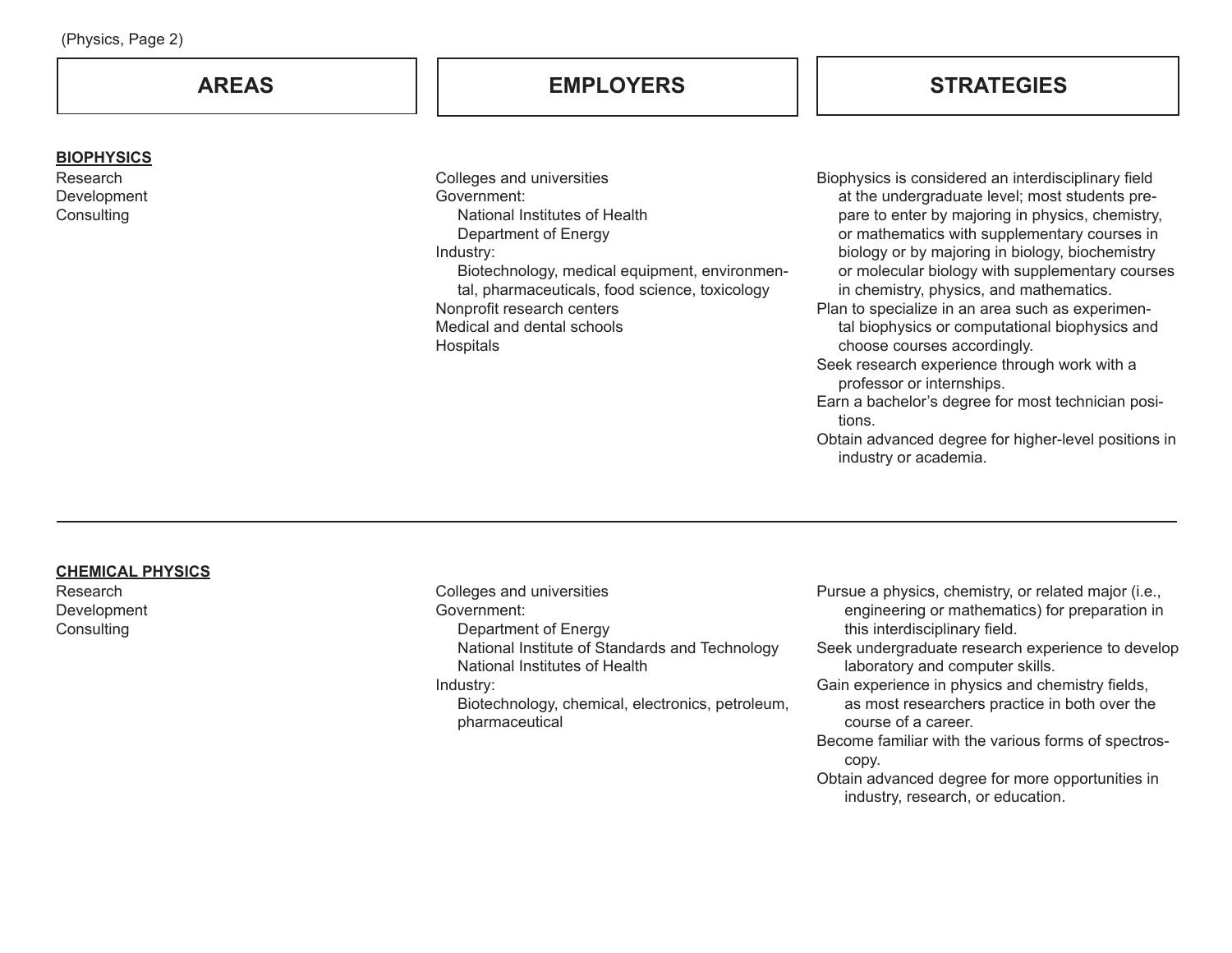| (Physics, Page 3) |  |  |
|-------------------|--|--|
|-------------------|--|--|

#### **CONDENSED MATTER**

Research Development **Consulting** 

Colleges and universities Government: National Aeronautics and Space Administration Department of Defense Department of Energy Electronics industry: Microprocessors, magnetic imaging, communications, automotive, navigation/guidance systems

Condensed matter physics is the largest sub-field of physics and is closely related to other fields including materials science and chemistry. Develop strong mathematical and computer science skills through coursework studying physical, electronic and magnetic properties of matter. Seek research experience through internships or by assisting faculty with projects. Acquire advanced degree for opportunities in industry, research, or education. Become familiar with various forms of characterization techniques such as optical and electron

spectroscopy and neutron scattering.

#### **ENGINEERING PHYSICS**

Engineering (Process and Testing) Research Quality Control **Development Instrumentation Consulting** 

Colleges and universities Government: National Aeronautics and Space Administration Department of Commerce Department of Defense Industry: High technology, chemical, aerospace, agriculture, energy, fuel, computer, transportation Engineering firms Manufacturing and processing firms **Hospitals** 

Choose a major in engineering physics or supplement physics major with engineering minor, all of which require proficiency in mathematics and problem solving.

Seek internship or co-op experience in interest area. Develop strong oral and written communication skills for working on interdisciplinary teams.

Complete applicable licensure through professional organizations which is regulated by state in the engineering profession.

Pursue advanced degree in engineering, engineering physics, or physics for increased opportunities.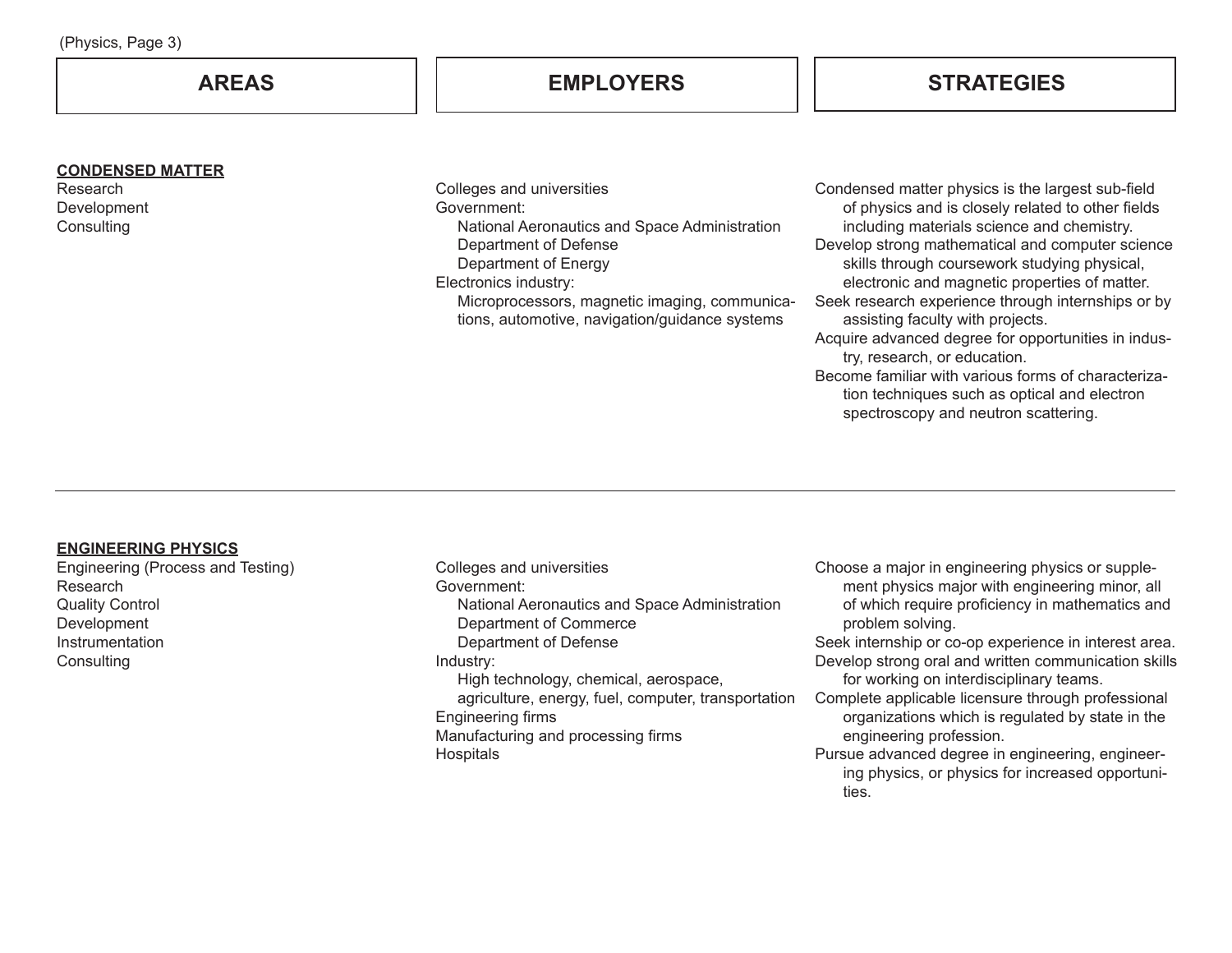| (Physics, Page 4) |  |  |
|-------------------|--|--|
|-------------------|--|--|

#### **GEOPHYSICS**

Research Development Environmental Consulting Law

Colleges and universities Government: State and Federal Geological Survey Army Corps of Engineers National Oceanic and Atmospheric Administration Naval Oceanographic Office Industry: Petroleum, mining, hydrogeology Nonprofit research centers Consulting firms Law firms

## **AREAS EMPLOYERS STRATEGIES**

| Specialize in geophysics at the undergraduate level  |
|------------------------------------------------------|
| or supplement physics degree with geology            |
| major or minor.                                      |
| Develop solid mathematics, chemistry, engineering,   |
| and physics knowledge.                               |
| Plan to develop skills in computer modeling, data    |
| analysis, digital mapping. Oral and written com-     |
| munication competence is integral for sharing        |
| reports with interdisciplinary teammates/clients.    |
| Seek experience with national labs or industry re-   |
| searching specializations of interest.               |
| Take business classes for increased marketability in |
| advanced prospecting positions (risk analysis for    |
| drilling, mining, exploration).                      |
| Maintain physical condition and be open to travel.   |

**MEDICAL/HEALTH PHYSICS**

Research Development Clinical Service **Consulting** Monitoring **Enforcement** 

Colleges and universities Hospitals, clinics, medical centers Government: Department of Defense Department of Energy Nuclear Regulatory Commission Department of Health and Human Services Industry: Medical instrumentation, nuclear power, waste management/disposal, food irradiation, petroleum Nonprofit research centers Environmental firms

Gain experience with air/water testing techniques and analysis and radiation detection instruments.

Develop strong communication skills for training, protecting and collaborating with radiation workers, members of the general public and with physicians in healthcare settings. Seek certification from the National Registry of Radiation Protection Technologists for some positions.

Maintain current knowledge of government standards and regulations.

- Learn medical uses of radiation for work in the healthcare industry involving the protection, education, training of others.
- Pursue medical physics certification offered by the American board of Radiology or the American Board of Medical Physics or health physics certification offered by the American Board of Health Physics, depending on your specialty. Earn a master's degree or Ph.D. for university teaching, research, and healthcare positions. Gain experience at a hospital or clinic to prepare for work in healthcare settings; clinical residency or postdoctoral work in a hospital may be required.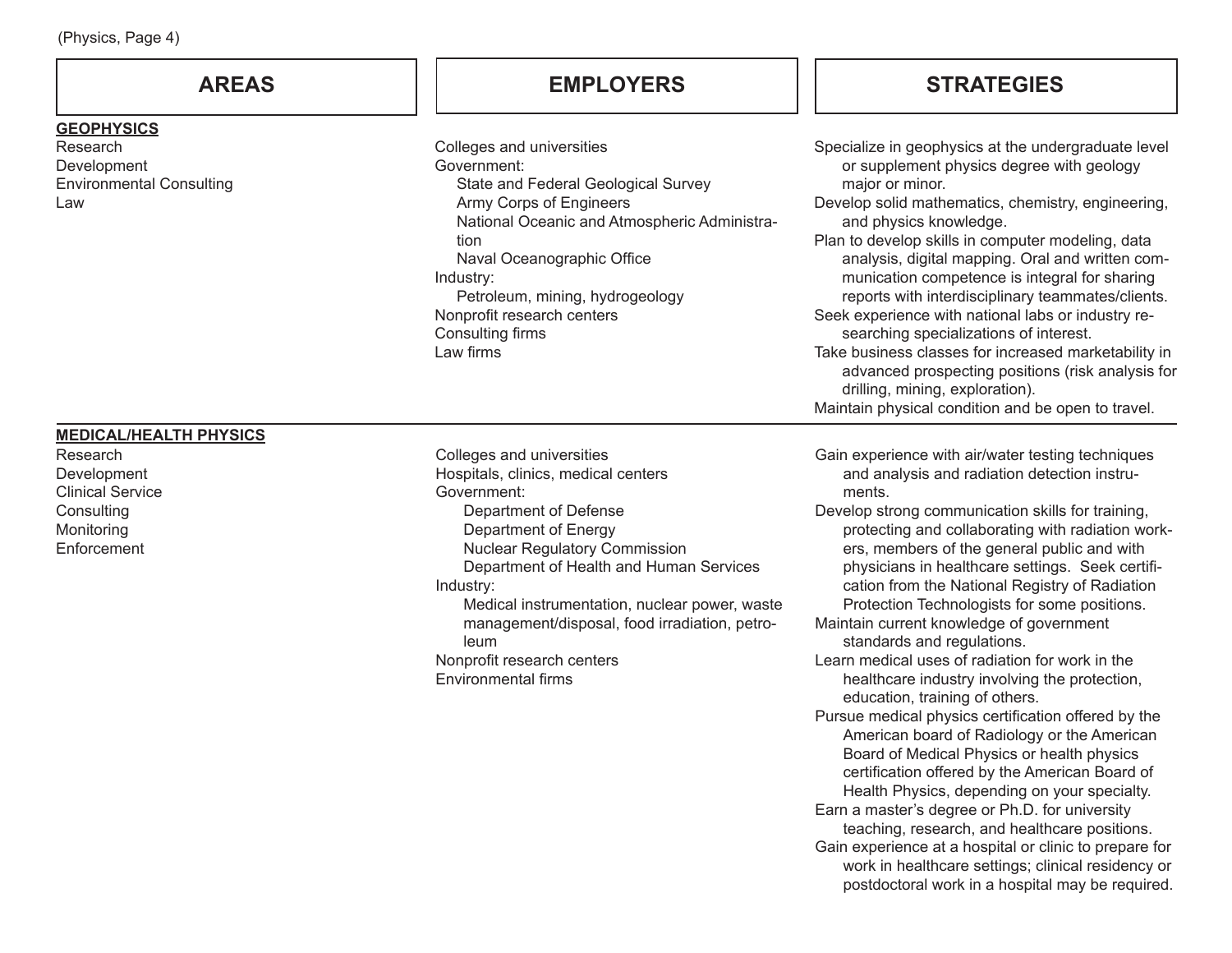| $(T \cup Y) \cup S$ , $T \cup T \cup T$                                                                        |                                                                                                                                                                                                                                                                                                                                               |                                                                                                                                                                                                                                                                                                                                                                                                                                                                                                                              |  |
|----------------------------------------------------------------------------------------------------------------|-----------------------------------------------------------------------------------------------------------------------------------------------------------------------------------------------------------------------------------------------------------------------------------------------------------------------------------------------|------------------------------------------------------------------------------------------------------------------------------------------------------------------------------------------------------------------------------------------------------------------------------------------------------------------------------------------------------------------------------------------------------------------------------------------------------------------------------------------------------------------------------|--|
| <b>AREAS</b>                                                                                                   | <b>EMPLOYERS</b>                                                                                                                                                                                                                                                                                                                              | <b>STRATEGIES</b>                                                                                                                                                                                                                                                                                                                                                                                                                                                                                                            |  |
| <b>NUCLEAR PHYSICS</b><br>Research<br>Development<br>Consulting<br>Instrumentation                             | Colleges and universities<br>Government:<br>Department of Defense<br>Department of Energy<br>Department of Homeland Security<br>Industry:<br>Security/weapons, nuclear accelerators, nuclear<br>reactors, nuclear instrumentation, radioisotope<br>products, healthcare, environmental protection,<br>food irradiation                        | Acquire a strong background of physics, mathemat-<br>ics, and computer science knowledge.<br>Develop competence in experimental design, data<br>collection, and data analysis.<br>Choose a theoretical or experimental track and seek<br>internship experience in industry, government,<br>or academic settings alongside scientists and<br>faculty.<br>Pursue master's degree or Ph.D. for advanced<br>positions in industry.                                                                                               |  |
| <b>OPTICAL PHYSICS</b><br>Research<br>Development<br>Consulting                                                | Colleges and universities<br>Government:<br>National Aeronautical and Space Administration<br>Department of Energy<br>Department of Defense<br>Industry:<br>Medical scanners, eyeglasses, binoculars, mi-<br>croscopes, lasers, holography, display technolo-<br>gies, X-ray, ultraviolet spectra, fiber optics<br>Nonprofit research centers | Prepare to study the behavior and properties of light<br>including the generation and detection, linear<br>and nonlinear optical processes, and spectros-<br>copy.<br>Supplement physics program with courses in<br>electricity, magnetism, quantum mechanics, and<br>electronics.<br>Gain experience in the optics field through intern-<br>ships in industry or research with professors.<br>Obtain a master's degree for positions in industry<br>which largely consists of the design and manu-<br>facturing of devices. |  |
| <b>PARTICLE/HIGH ENERGY PHYSICS</b><br>Research<br>Consulting<br>Instrumentation<br>Operations and Maintenance | Colleges and universities<br>Government:<br>Department of Energy<br>Lawrence Berkeley National Lab<br>Nonprofit research centers                                                                                                                                                                                                              | Plan to study the most fundamental aspects of the<br>universe if pursuing this physics specialty.<br>Acquire a strong mathematics and computer<br>science background. Scientific computing and<br>data analysis skills are essential.                                                                                                                                                                                                                                                                                        |  |

- Choose a theoretical or experimental track and seek research experience through work at national labs or with faculty.
- Pursue Ph.D. for advanced positions in academia and research.